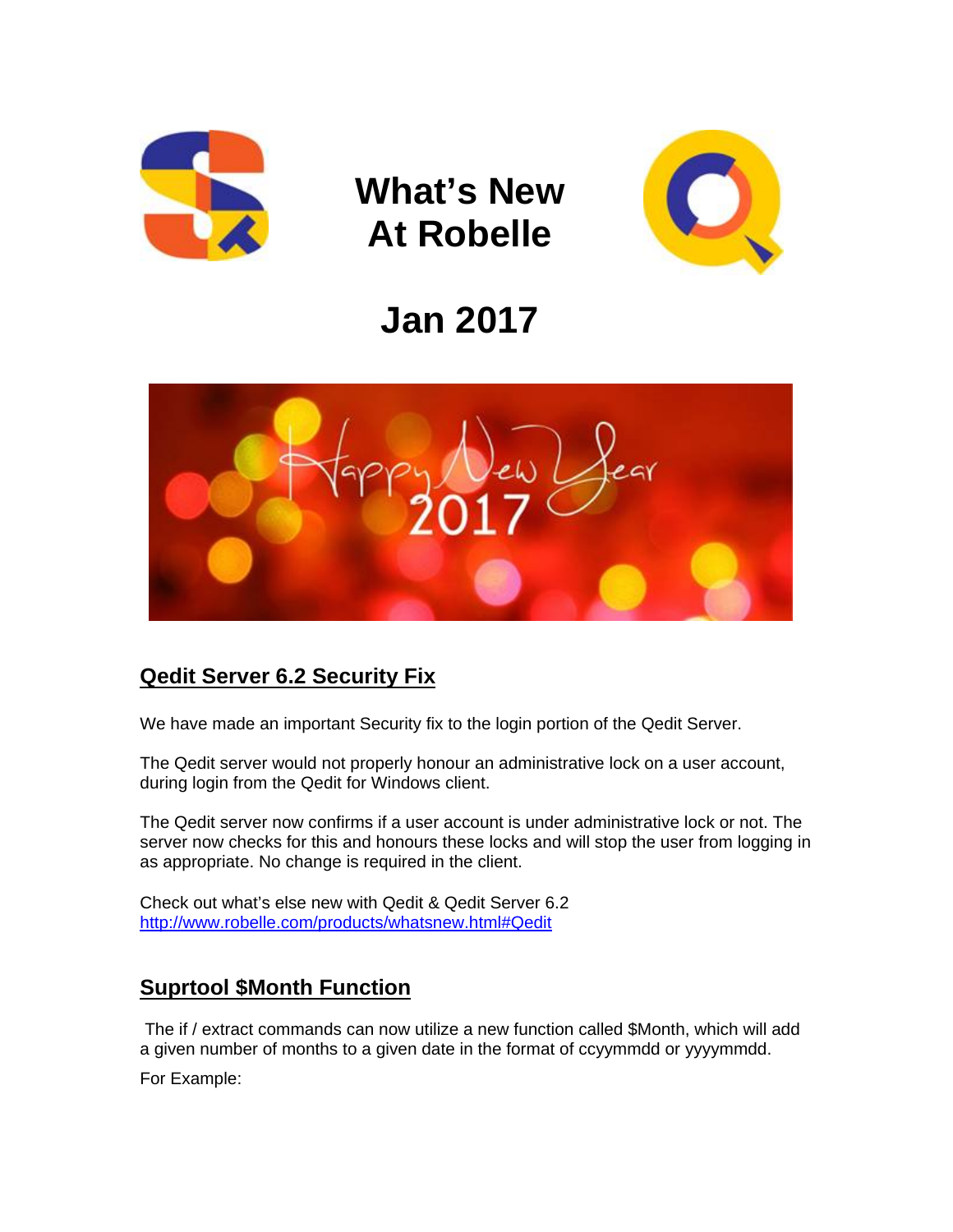In somefile Item mydate,date,ccyymmdd Def targetdate,1,4,double Ext targetdate=\$month(mydate,+4)

The above task will take the field mydate and add four months to it. Suprtool will check if the date is valid and adjust the date within reason. For example if the given month for mydate has 31 days and the day is 31, and the month mydate becomes when the date is added to has only 30 days. The date will be adjusted to have the  $30<sup>th</sup>$  for the day.

Check out what's else new with Suprtool 5.9 <http://www.robelle.com/products/whatsnew.html#Suprtool>

## **STEexports Json Output**

While working on some new iPhone test applications, I needed some JSON data to play with that I was familiar with. I had played with some simple JSON data but it wasn't enough, so I wrote the JSON command to format larger amounts of data to play with on my iPhone.

The JSON command specifies STExport to generate Json output. Use the JSON to produce Java Script Object Notation documents for either Internet or Intranet applications.

**JSON** 

**OBJECT "string"** 

**ONEPERLINE** 

#### **Example**

STExport can generate JSON output with just a few commands.

| \$input file1sd |  |
|-----------------|--|
| <b>SJSON</b>    |  |
| \$output myJSON |  |
| $x_{\text{B}}$  |  |

These four simple commands will generate a file that can be read by various applications. The result of such an STExport task will look as follows: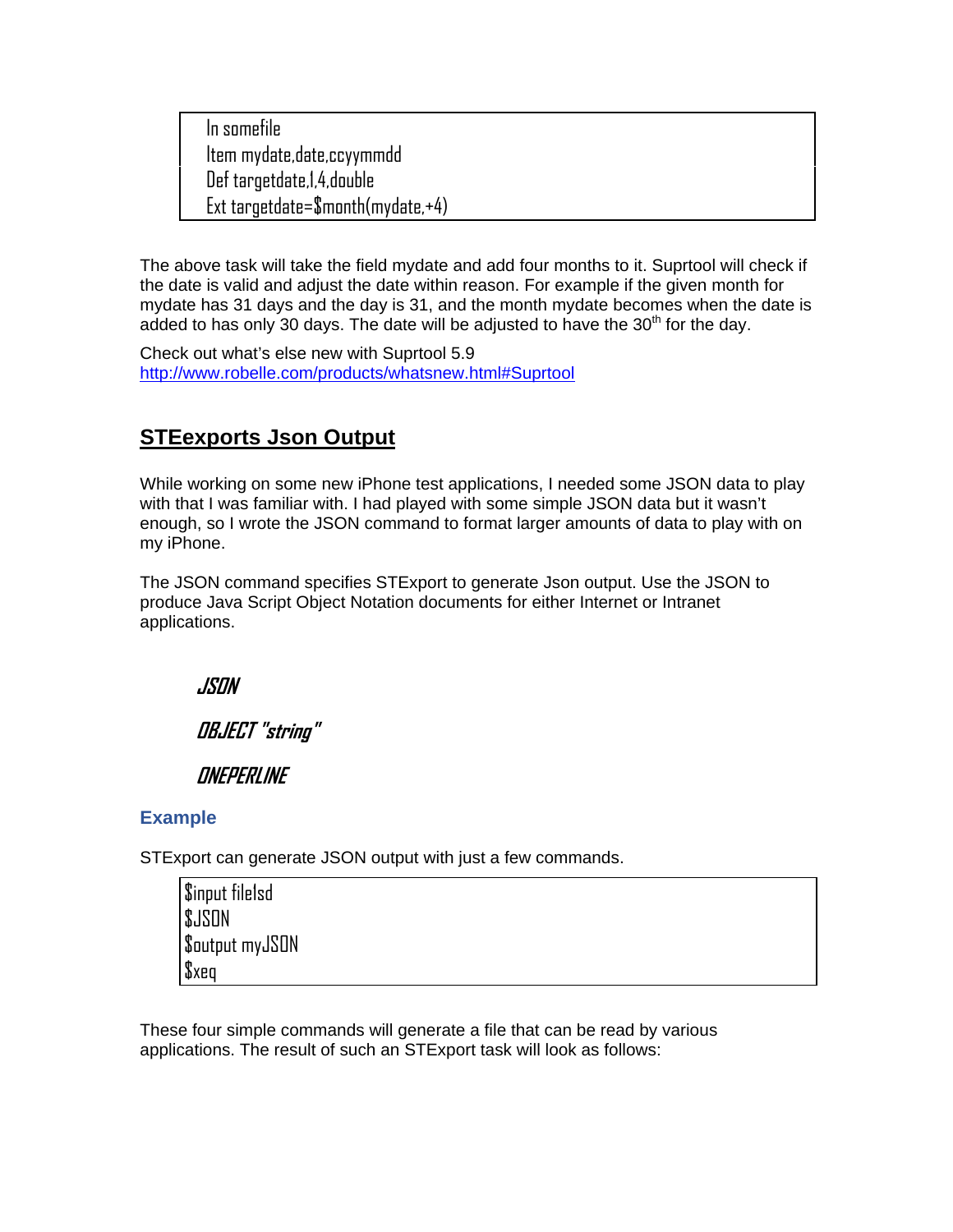#### [{"CHAR-FIELD":"11111","INT-FIELD":1111,"ZONED-FIELD":11111}]

#### **Object**

The Object option allows the JSON data to be wrapped in a specific Object description.

JSON Object "Json object"

#### Looks like this:

{"Json object": [{\"CHAR-FIELD":\"11111", \"INT-FIELD"\:1111, \"DBL\-FIELD"\:11111, \"PACKED\-FIELD"\:+1111, \"PACKED\.-FIELD"\:+11111, \"QUAD\-FIELD"\:11111, \"ID\-FIELD"\:1, \"LOGICAL\-FIELD"\:111, \"DBLLOG\-FIELD"\:11111, \"ZONED\-FIELD"\:11111 }] }

Note that the example of the Output has one field per line with data. Normally this would have to be specified via the command line but the data is shown this way simply due to space constraints.

#### **OnePerLine**

For files that have many fields you may want to consider using the OneLine option of the JSON command:

#### JSON OnePerLine

STExport will put each field and data on one line with the appropriate beginning and end notation.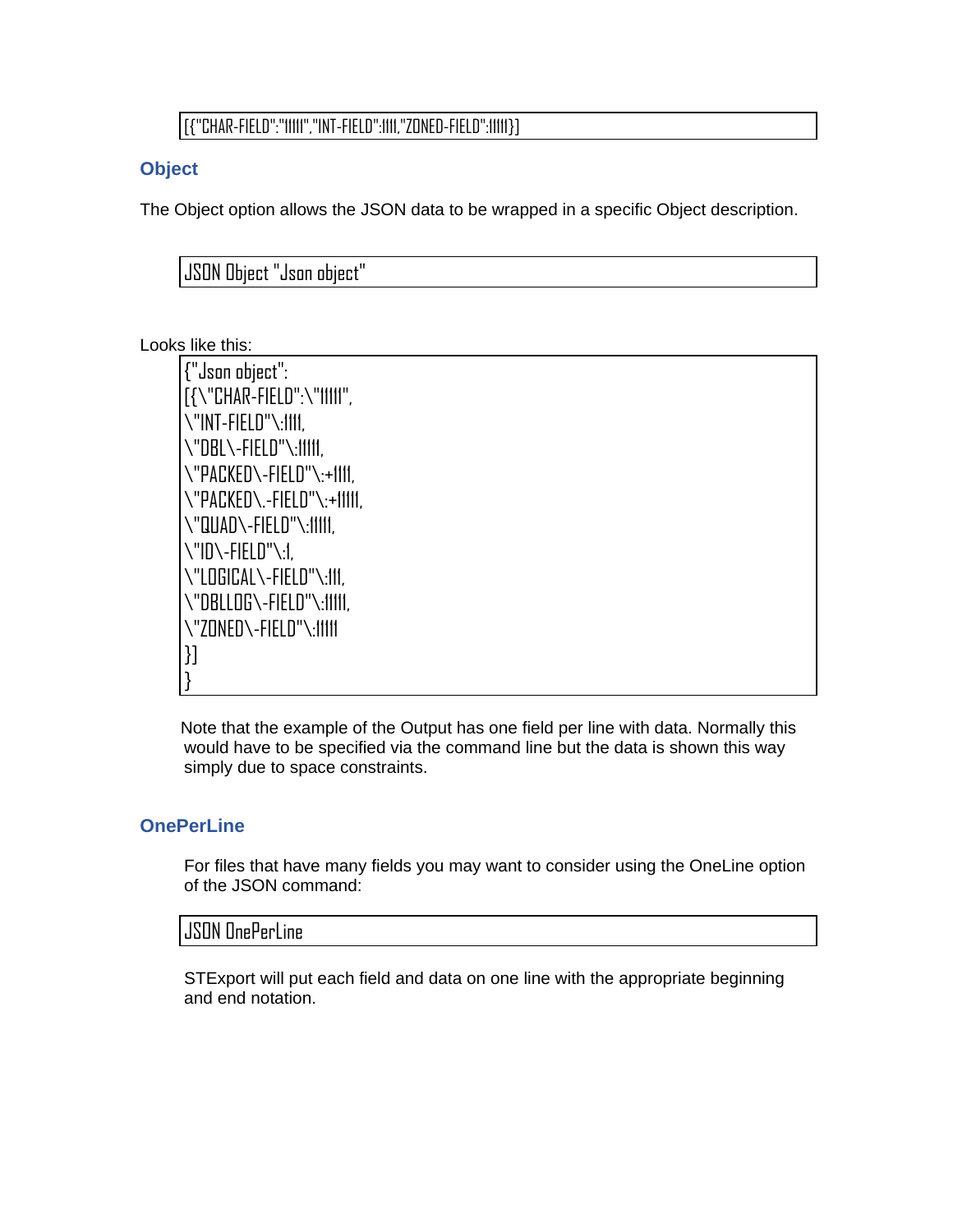[{\"CHAR\-FIELD"\:"11111", \"INT\-FIELD"\:1111, \"DBL\-FIELD"\:11111, \"PAC\KED\-FIELD"\:+11111, \"PAC\KED\.-FIELD"\:+11111, \"QUAD\-FIELD"\:11111, \"ID\-FIELD"\:1, \"LOG\ICAL\-FIELD"\:1111, \"DBL\LOG\-FIELD"\:11111, \"ZONED\-FIELD"\:11111 }]

#### **Multiple Json Commands**

You can enter multiple JSON commands per task to set the JSON options you require.

\$in file1sd \$JSON Object "Json object" \$JSON OnePerLine  $\mathsf{S}$ out  $^*$ \$xeq

An example of the output generated by the above commands is as follows:

{"Json object": [{"CHAR\-FIELD"\:"11111", \"INT\-FIELD"\:1111, \"DBL\-FIELD"\:11111, \"PACKED\-FIELD"\:+11111, \"PACKED\.-FIELD"\:+11111, \"QUAD\-FIELD"\:11111, \"ID\-FIELD"\:1, \"LOGICAL\-FIELD"\:1111, \"DBLLOG\-FIELD"\:11111, \"ZONED\-FIELD"\:11111 }] }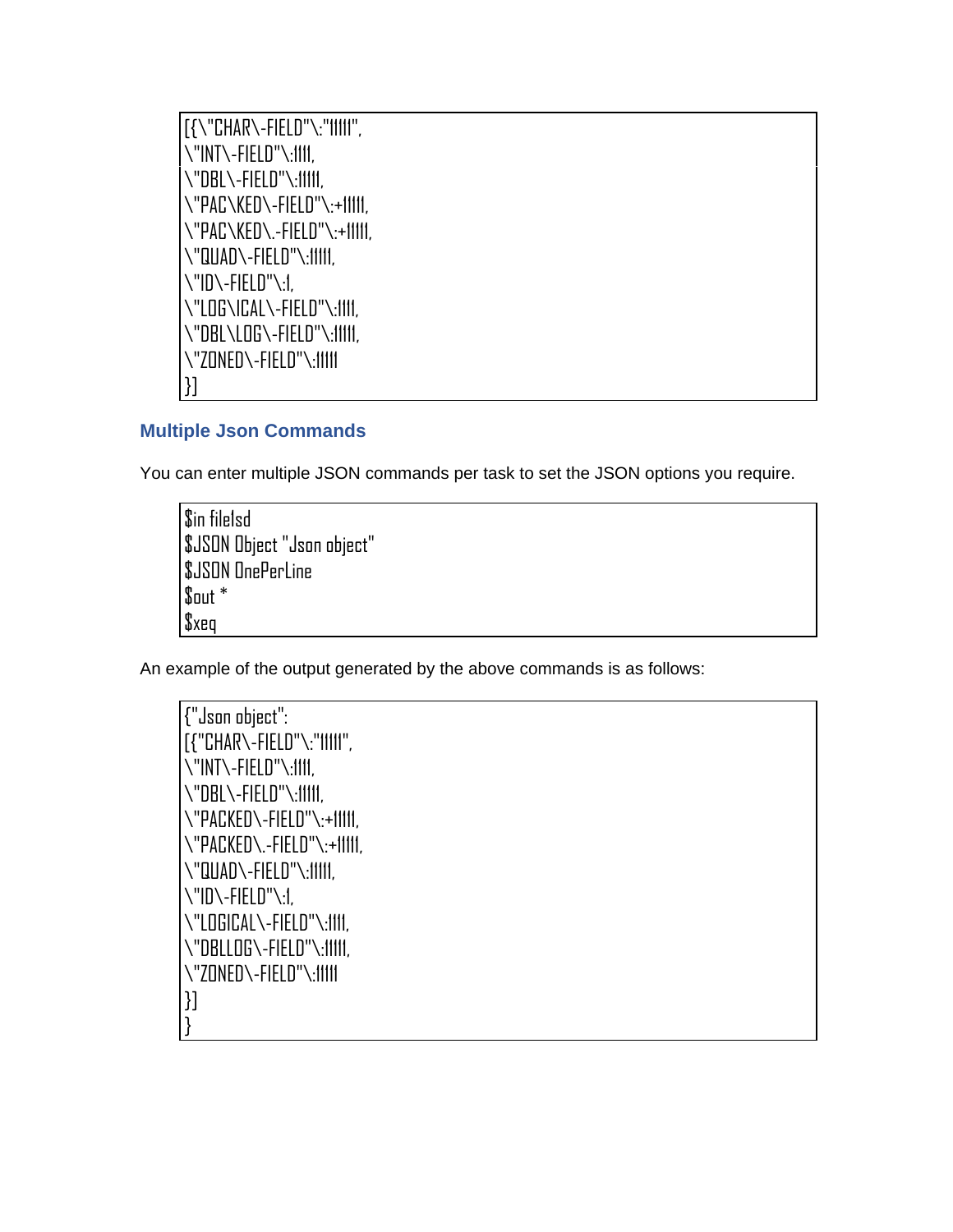#### **Glueing Lines**

Occasionally we get requests to summarize data or manipulate reports to be reorganized. One common manipulation is to stick the contents of one line onto the end of another based on the a value in the first line. The commands to do this are fairly simple:

Append "~" "Transaction" Glue "~" ch "~" " @

Here is the data:

qux/lq all Transaction Date: 20160908 Balance: 1245.85 Transaction Date: 20151213 Balance: 908.54 Transaction Date: 20121221 Balance 125.44

Here is the code in action:

qux/append "~" "Transaction"

- 1 Transaction Date: 20160908~
- 3 Transaction Date: 20151213~
- 5 Transaction Date: 20121221~

3 lines appended to

qux/glue "~"

- 1 Transaction Date: 20160908~Balance: 1245.85
- 3 Transaction Date: 20151213~Balance: 908.54
- 5 Transaction Date: 20121221~Balance 125.44
- 3 lines Glue-updated
- qux/ch "~" " @
	- 1 Transaction Date: 20160908 Balance: 1245.85
	- 3 Transaction Date: 20151213 Balance: 908.54
	- 5 Transaction Date: 20121221 Balance 125.44
- 3 lines changed